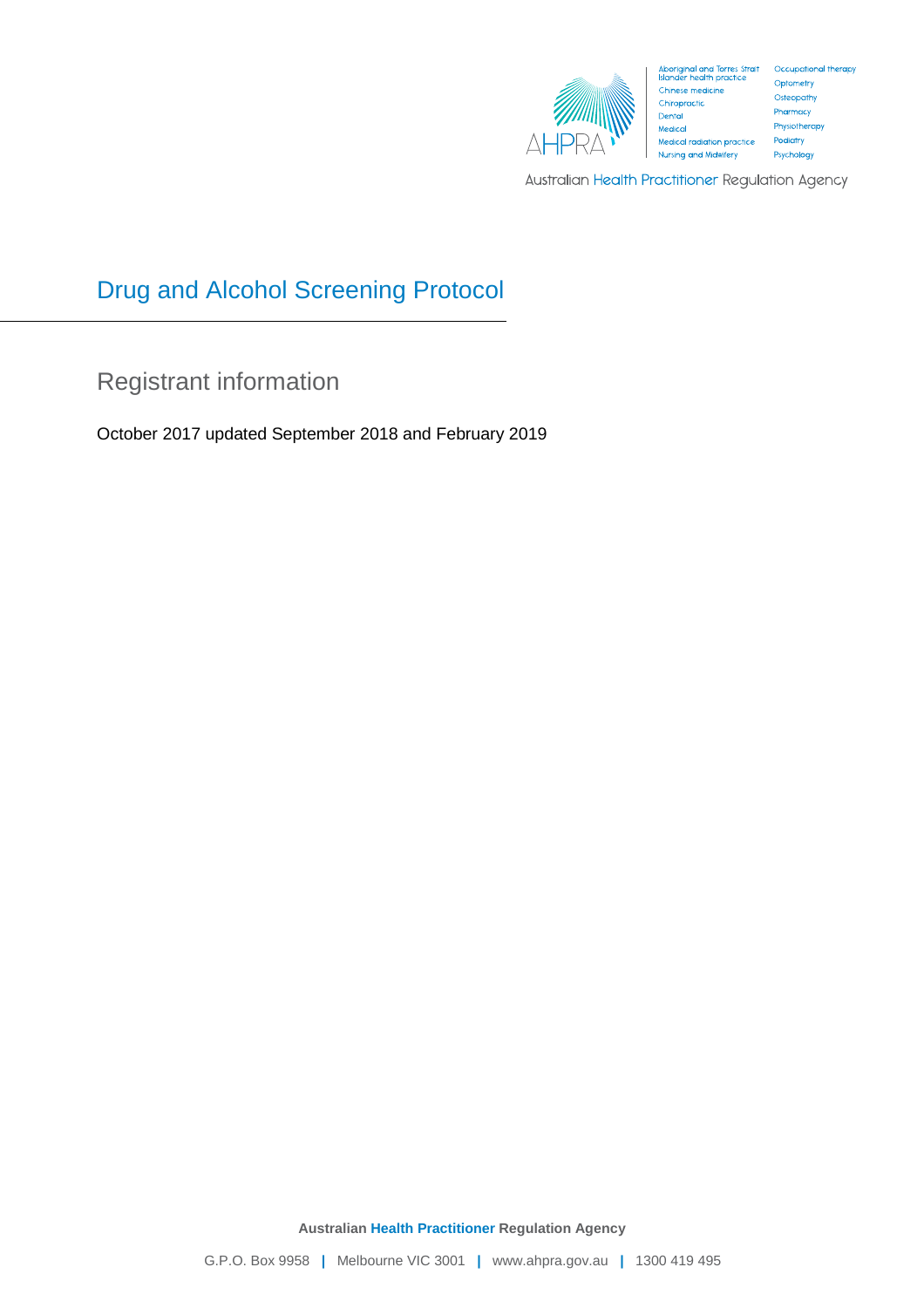## **Contents**

| Authorities and endorsements to possess administer or prescribe drugs and poisons  10     |  |
|-------------------------------------------------------------------------------------------|--|
|                                                                                           |  |
| Purchase of a suitable breath-testing device for the purpose of alcohol breath testing 11 |  |
|                                                                                           |  |
|                                                                                           |  |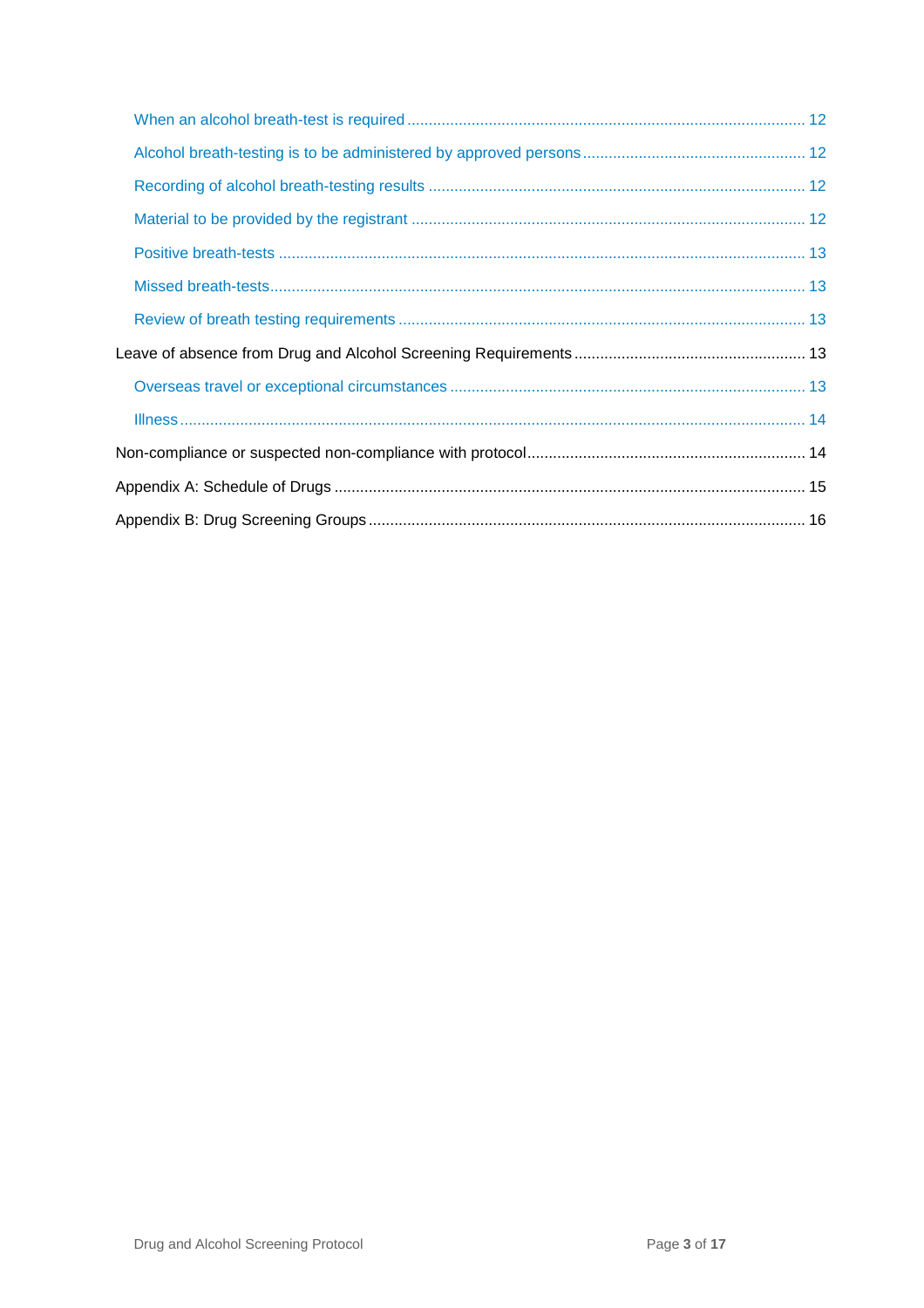## <span id="page-3-0"></span>**Purpose**

This document is provided to detail the requirements for practitioners and students (registrants) who have been assessed as having an impairment, as defined in the *Health Practitioner Regulation National Law Act 2009, as in force in each state and territory (*National Law*)* or where the Board forms the belief that a practitioner has an impairment and who have registration restrictions (conditions or undertakings) which require them to undertake breath testing for alcohol, blood testing, hair testing and/or urine drug screening in compliance with this protocol.

The Boards and AHPRA acknowledge that participation in drug and/or alcohol screening may be inconvenient, intrusive and expensive, however the Board's priority is to protect the public. Alcohol breath testing, urine drug screening and/or hair testing are currently the best means by which the Board can be satisfied that a registrant is unaffected by drugs and/or alcohol and able to continue safely in practice or clinical training. The registrant should refer to the restrictions on their registration for clarification of what aspects of this protocol apply.

When restrictions are in place requiring a registrant to participate in drug and/or alcohol screening, the registrant is required to do so whether or not they are actually practising or studying their profession. Registrants may apply for a change to restrictions on their registration if they consider there has been a material change in their circumstances.

The registrant is responsible for payment direct to the collection centre. This includes the cost of any additional and/or confirmatory testing of samples that may be required. Where practitioners are suffering financial hardship they should contact their case officer to discuss how they may be able to meet the requirements of this protocol.

## <span id="page-3-1"></span>**Urine Drug Screening (UDS)**

### <span id="page-3-2"></span>Substances subject to screening

At a minimum UDS will include testing for all substances detailed in Appendix A and the substance of use (where not detailed in Appendix A). Other substances may be tested and detected by urine drug screening that are not included in Appendix A.

## <span id="page-3-3"></span>Frequency of urine drug screening

In order to provide optimal deterrent from the use of substances that may impair a registrant's capacity to practise safely, all registrants commencing urine drug screening will be required to commence screening at group 1 frequency.

The period of testing required by the Board at group 1 frequency will vary on a case by case basis and the factors considered include the nature of the drugs or substances concerned, the severity and history of the impairment, recommendations from independent assessors, information from treating practitioners, past history of compliance with UDS (where applicable), the registrant's practice environment and level of risk to the public presented if a registrant were to practise in this environment whilst intoxicated by drugs or other substances.

A randomised system for registrants undergoing UDS is operated under this protocol. Registrants are allocated to a screening group from one to four which test at frequencies outlined in Appendix B. A telephone service is used to inform registrants of the specific days on which they are required to screen.

Requirements for registrants undergoing UDS in screening groups one to four are as follows:

• The registrant is required to call the UDS telephone number **1800 027 624** every weekday after 6.00am local time to learn if their screening group is required to provide a sample for UDS on that day. The audio message on the UDS telephone service is played in a continuous cyclical manner. If a registrant calls and connects part way through the message the registrant is required to remain on the line until the entire message is heard.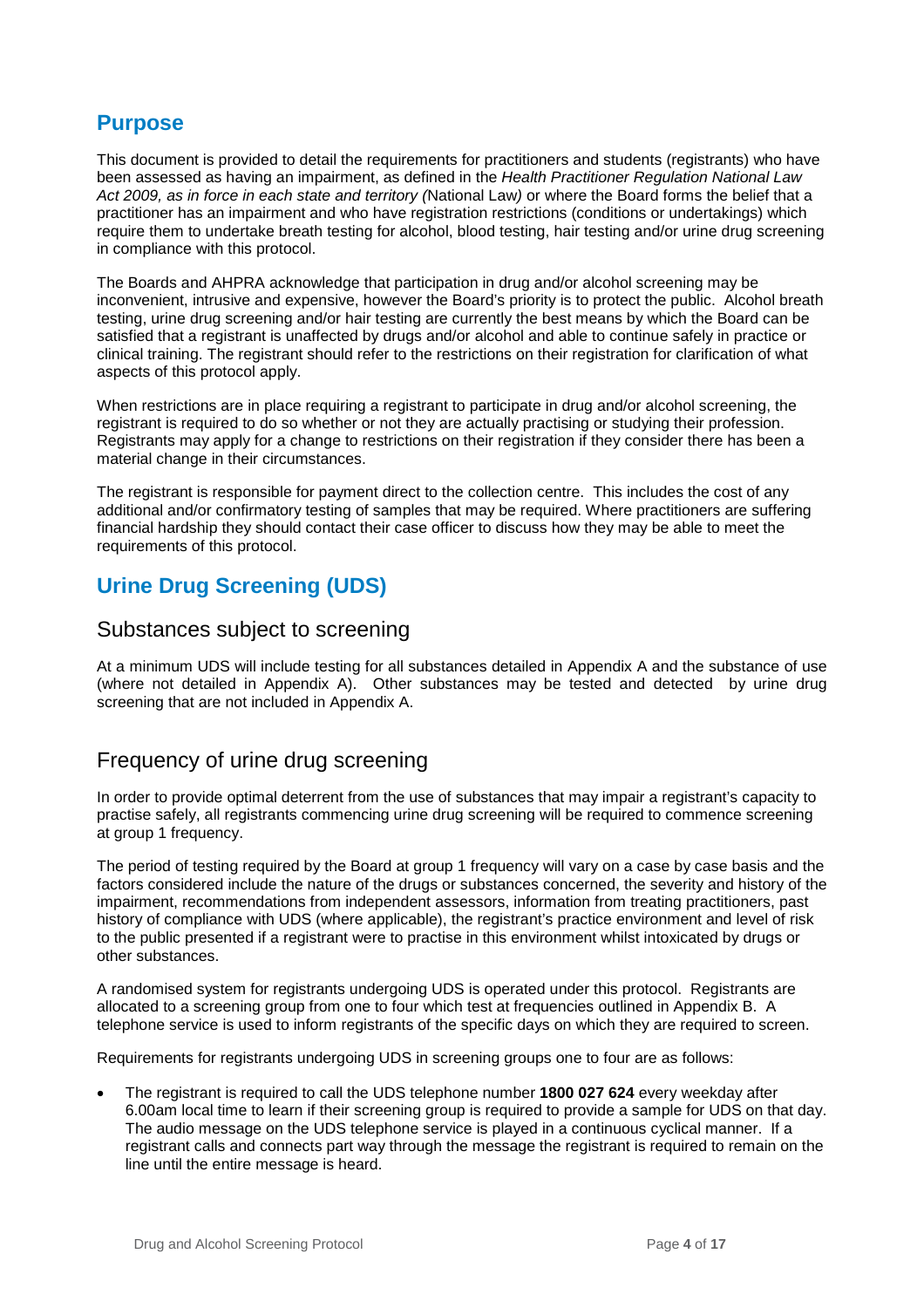- If a registrant is required to provide a sample for UDS they must provide it no later than 6.00pm on the same day. This may be varied and a particular time specified where the registrant has a history of using very short acting drugs or substances. The registrant must familiarise themselves with the opening hours of the collection centre they attend. Presentation for UDS after 6.00pm local time or the closing time of the chosen collection centre will be considered a missed test and will constitute a breach of this protocol.
- Results of drug screens are provided directly to AHPRA and will also normally be provided to the registrant's treating practitioner(s) directly by the pathology laboratory.

### <span id="page-4-0"></span>Operational failures of the UDS telephone number

The UDS telephone number uses reliable technology and service interruptions are rare. If, for some reason, the UDS telephone number is not operational on any particular day no screens will be required on that day.

Registrants identifying that the UDS telephone number is not operational must contact AHPRA immediately to inform their case officer. Registrants should call the UDS telephone number as normal the following day. If a fault affecting the UDS telephone number is not expected to be rectified by the next day AHPRA will contact registrants to advise them of temporary measures that will be put in place.

### <span id="page-4-1"></span>Sample collection

All samples are required to be collected at one of the approved collection centres detailed at <http://www.ahpra.gov.au/Registration/Monitoring-and-compliance/Collection-centres.aspx>

Registrants who, due to their location, are unable to access one of the approved collection centres are required to submit a written proposal for alternate collection arrangements.

Alternate arrangements will be subject to approval by the Board. Alternate arrangements must still meet all of the collection and chain of custody requirements and can include, but are not limited to, collection by a local general practitioner or medical or nursing staff at a local hospital.

### <span id="page-4-2"></span>Supervision and chain of custody

Collection of samples must occur under direct observation (Level 1 supervision) with the collector standing in front of the registrant directly observing the passage of urine from the urethral meatus to the container. It is the registrant's responsibility to ensure that the collection of samples is under direct observation.

Samples are to be collected and handled consistent with AS/NZS 4308:2008 'Procedures for specimen collection and the detection and quantitation of drugs of abuse in urine' (the Standard).

A chain of custody form completed in compliance with the Standard must accompany each urine sample. This includes:

- recording the level of supervision, and
- that the temperature of the sample is recorded within 4 minutes of collection.

It is the registrant's responsibility to ensure that the collector completes the chain of custody form and the registrant must sign the chain of custody form at the time of sample collection.

A 'Drug Information Sheet' identifying drugs, medications or other substances taken in the period since the previous sample was collected must accompany each screen and is to be completed by the registrant.

### <span id="page-4-3"></span>Request forms for samples

Registrants must only use request forms that have been provided by their case officer and must not selfrefer for drug testing under any circumstances. When presenting for a test, registrants are required to write that days date on the request form.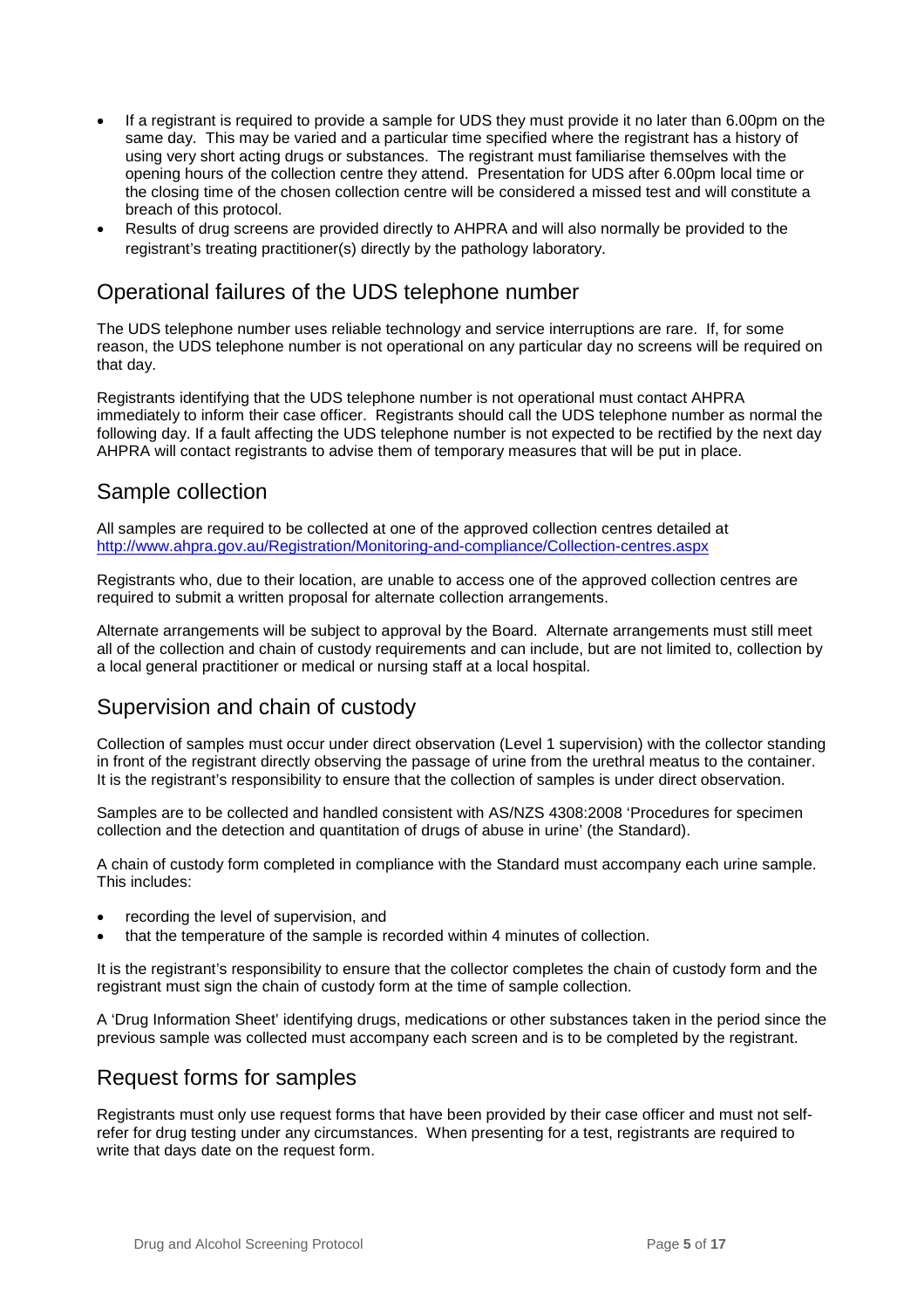When presenting for a test registrants are required to present photo identification as proof of identity to the collector. Photo identification is an [identity document](https://en.wikipedia.org/wiki/Identity_document) that includes a [photograph](https://en.wikipedia.org/wiki/Photograph) of the holder. The most commonly accepted forms of photo identification are those issued by government authorities, such as a valid driving licence, [identity cards](https://en.wikipedia.org/wiki/Identity_card) or [passport.](https://en.wikipedia.org/wiki/Passport)

## <span id="page-5-0"></span>Positive UDS results

Where a UDS result indicates the presence of one or more drugs or substances in the sample, further confirmatory testing will be required.

Where confirmatory testing indicates the presence of one or more drugs or substances and where there is no confirmed prescription, approval or administration by another health practitioner for the drugs or substances detected, the sample is considered to be a positive UDS result.

### <span id="page-5-1"></span>Dilute urine samples

A sample for UDS is considered to be dilute when the creatinine level in the sample is below 1.76 mmol/L. Dilute samples are considered to be unsuitable for analysis under the standard.

In some collection centres a preliminary indication of whether the sample is sufficiently concentrated for reliable analysis may be given at the time of sample collection. This is not to be taken as confirmation that the sample is sufficiently concentrated; only the confirmed laboratory result provided directly to AHPRA will be regarded as an accurate assessment of sample concentration.

Registrants must ensure that they are not excessively hydrated to minimise the likelihood of providing a dilute sample. Such steps may include reducing fluid intake before providing a sample and changing the time of day they attend for screening.

### <span id="page-5-2"></span>Missed urine drug screens

If a registrant becomes aware that they have failed to present for urine drug screening when required they must immediately notify their case officer, by email and explain why they failed to screen.

### <span id="page-5-3"></span>Additional screening

In addition to the usual screening requirements for each screening group (as communicated by the UDS telephone number), further screens may be required by the case officer at any time and when this is the case, the registrant is required to provide a sample for screening as instructed, and irrespective of the daily message on the UDS telephone number.

Circumstances when additional screens will be required, subject to when the next UDS is scheduled, include when a registrant has:

- submitted a sample at a collection centre that is not approved or failed to attend for screening on a day on which they were required (i.e. a missed screen)
- not provided a sample under direct (Level 1) supervision
- used a request form other than that issued by their case officer
- provided a dilute sample or a sample that is otherwise unsuitable for UDS under the requirements of the Standard (e.g. it has failed the checks for adulterants, temperature, or the chain of custody is incomplete), or
- been granted leave from screening (including for extraordinary circumstances or due to illness), an additional screen will be required before re-commencing work – registrants must attend for an additional screen as follows:
	- o Group 1 where there has been 2 or more days of leave
	- $\circ$  Group 2, 3 and 4 where there has been 5 or more days of leave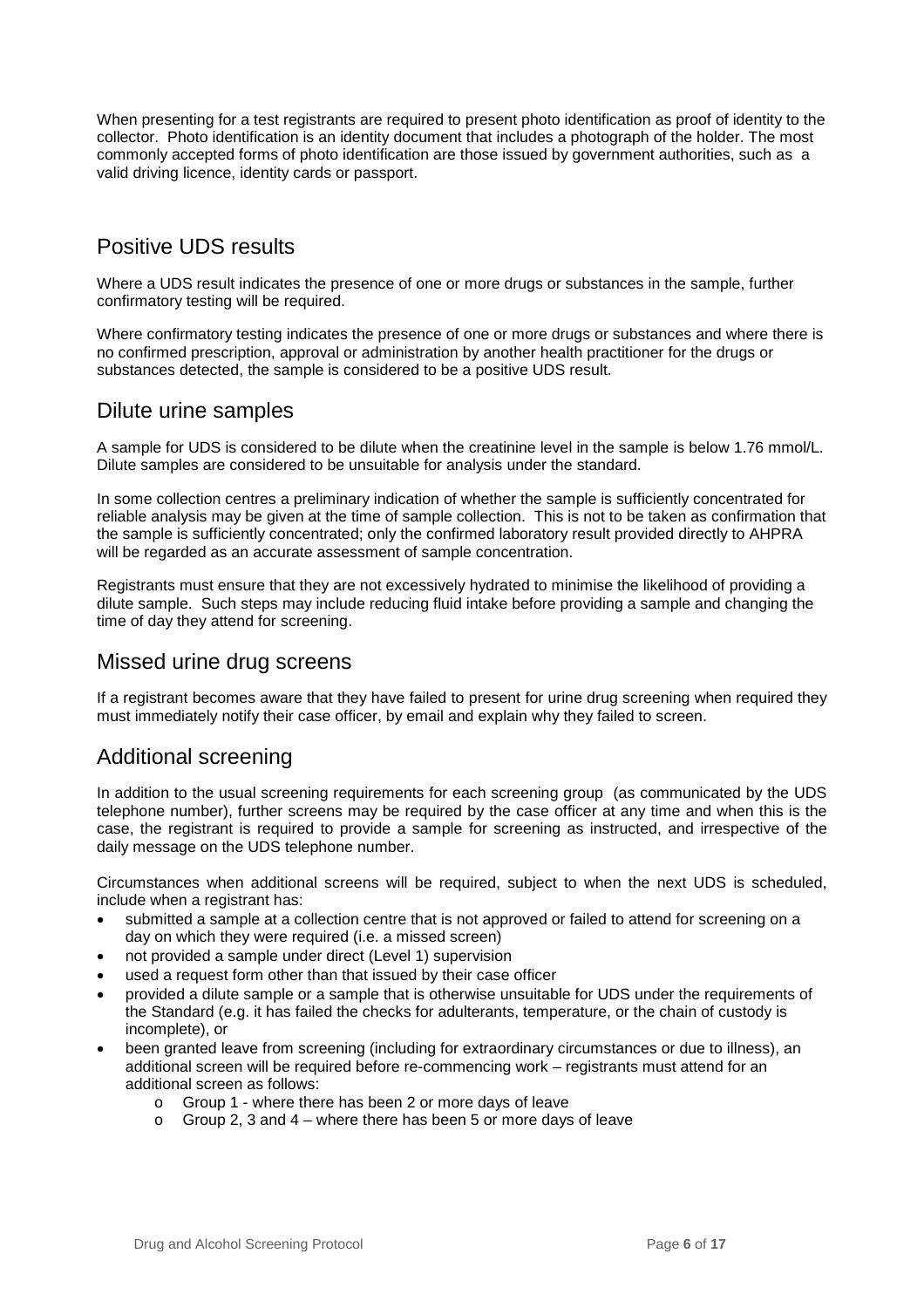The case officer will also require an additional test, subject to when the next UDS is scheduled, when a registrant returns a positive UDS result in order to determine whether the drug or substance is still present in the registrant's body and may also require an additional hair test if a positive UDS is returned.

The case officer may also require an additional test, subject to when the next UDS is scheduled, in the following circumstances

- when a UDS result indicates the presence of one or more substances where the substance has been prescribed by the registrant's treating practitioner, or approved or administered by another registered health practitioner, and/or
- when concerns are identified in the course of monitoring the registrant's compliance with restrictions relating to drug screening or via new information received that raises concerns relating to substance use by the registrant.

Registrants required to provide an additional urine sample for screening will be required to provide that sample within a specified timeframe.

In some states and territories, approved collection centres may be able to collect urine samples on weekends and public holidays. Registrants may be required to attend for additional testing on weekends and public holidays by the case officer.

## <span id="page-6-0"></span>**Hair testing**

### <span id="page-6-1"></span>Substances subject to testing

At a minimum hair testing will include testing for all substances detailed in Appendix A and the substance of use (where not detailed in Appendix A). Other substances may be tested and detected by urine drug screening that are not included in Appendix A.

### <span id="page-6-2"></span>Timeframe and frequency of hair testing

All registrants being monitored through urine drug screening will undertake hair testing on an ongoing basis as detailed in Appendix B.

Other registrants may undertake hair testing alone as a step down from UDS.

Registrants will be advised in writing of the date by which a sample of hair is required. The registrant must attend prior to the date specified and then as advised by their case officer. The registrant may be required to submit for a hair test at any time during the testing interval at random.

### <span id="page-6-3"></span>Sample collection

Registrants must contact one of the approved collection centres detailed at <http://www.ahpra.gov.au/Registration/Monitoring-and-compliance/Collection-centres.aspx> in advance to make an appointment to provide a hair sample.

Registrants who, due to their location, are unable to access one of the approved collection centres are required to submit a written proposal for alternate collection arrangements. Alternate arrangements will be subject to approval by the Board. Alternate arrangements must meet all of the collection and chain of custody requirements and can include, but are not limited to, collection by a local general practitioner or medical or nursing staff at a local hospital.

Registrants must keep the head hair to be sampled no less than 3 cm long. The collector will cut approximately a pencil-thickness section of hair as close to the scalp as possible and will complete a sample collection form confirming whether the registrant's hair:

- has been chemically treated by perming, dying or bleaching, and
- is free from all gels, oils and hair creams when presenting for collection.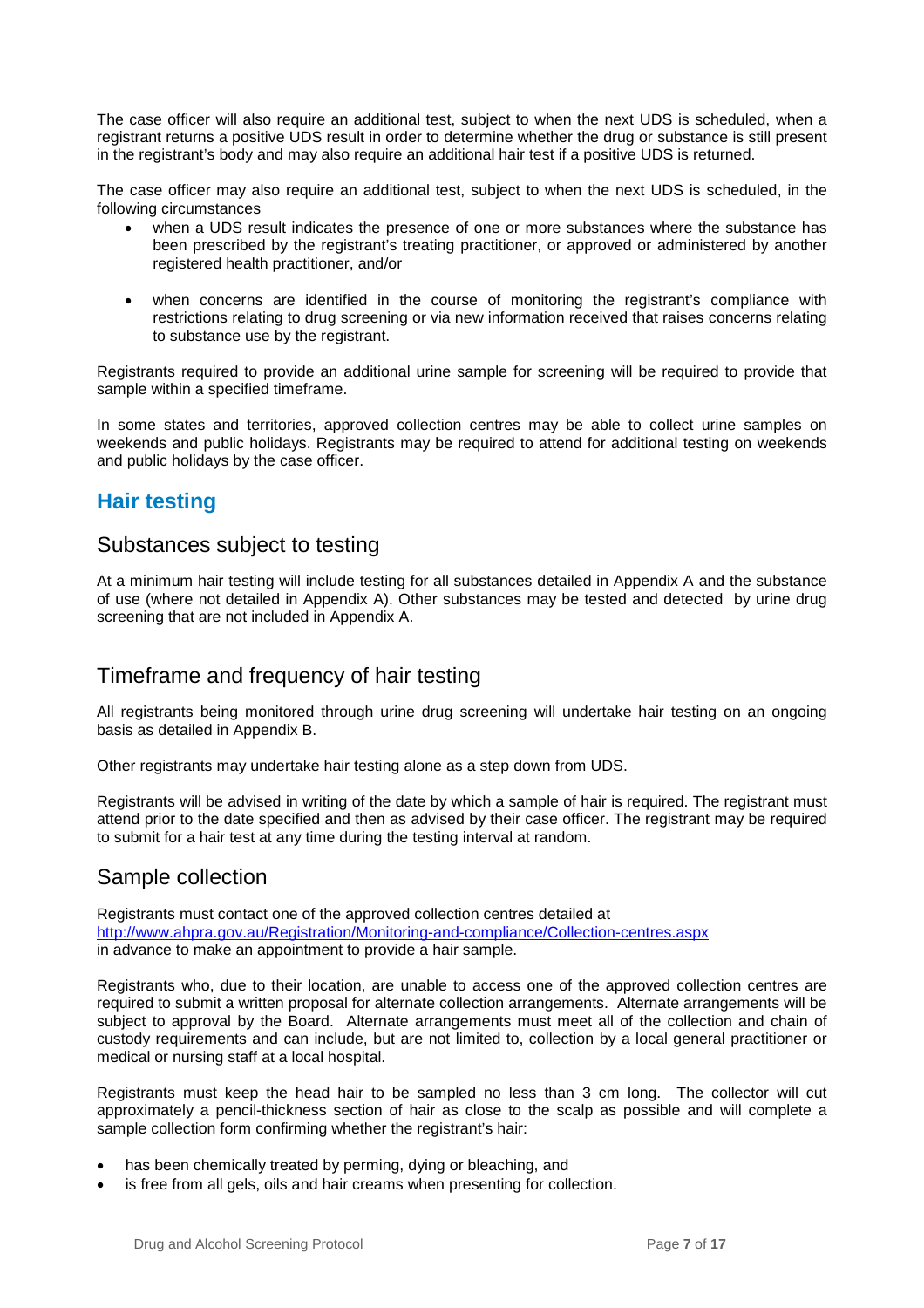A 'Drug Information Sheet' identifying drugs, medications or other substances taken in the period since the previous sample was collected must accompany each hair test and is to be completed by the registrant.

### <span id="page-7-0"></span>Chain of custody

A chain of custody form must accompany each hair sample.

It is the registrant's responsibility to ensure that the collector completes the chain of custody form and the registrant must sign the chain of custody form at the time of sample collection.

### <span id="page-7-1"></span>Request forms for samples

Registrants must use only request forms that have been provided by their case officer and must not selfrefer for hair testing under any circumstances. When presenting for a test, registrants are required to write that days date on the request form.

When presenting for a test registrants are required to present proof of identity to the collector such as a valid driving licence or passport.

### <span id="page-7-2"></span>Positive hair testing results

Where testing indicates the presence of one or more drugs or substances and where there is no confirmed prescription for the drugs or substances detected, the sample is considered to be positive.

### <span id="page-7-3"></span>Missed hair tests

If a registrant becomes aware that they have failed to present for a hair test when required they must immediately notify their case officer by email and explain why they failed to screen.

### <span id="page-7-4"></span>Additional tests

In addition to the usual screening requirements for each screening level, further screens may be required by the case officer at any time and when this is the case, the registrant is required to provide a sample for screening as instructed.

Circumstances when additional screens will be required include when a registrant has:

- submitted a sample at a collection centre that is not approved
- failed to attend for a test by the scheduled date (i.e. a missed screen)
- used a form other than that issued by their case officer, or
- provided a sample that is inadequate or otherwise unsuitable for hair testing (e.g. hair length is inadequate or the chain of custody is incomplete).

The case officer may also require an additional test, when concerns are identified in the course of monitoring the registrant's compliance with restrictions relating to drug screening or via new information received that raises concerns relating to substance use by the registrant.

Registrants required to provide an additional hair sample for screening will be required to provide that sample within a specified timeframe.

### <span id="page-7-5"></span>**Taking other prescribed drugs, medications food and substances**

A number of prescription and over the counter (OTC) medications and ingredients in some foods may cause positive hair and urine drug screening results.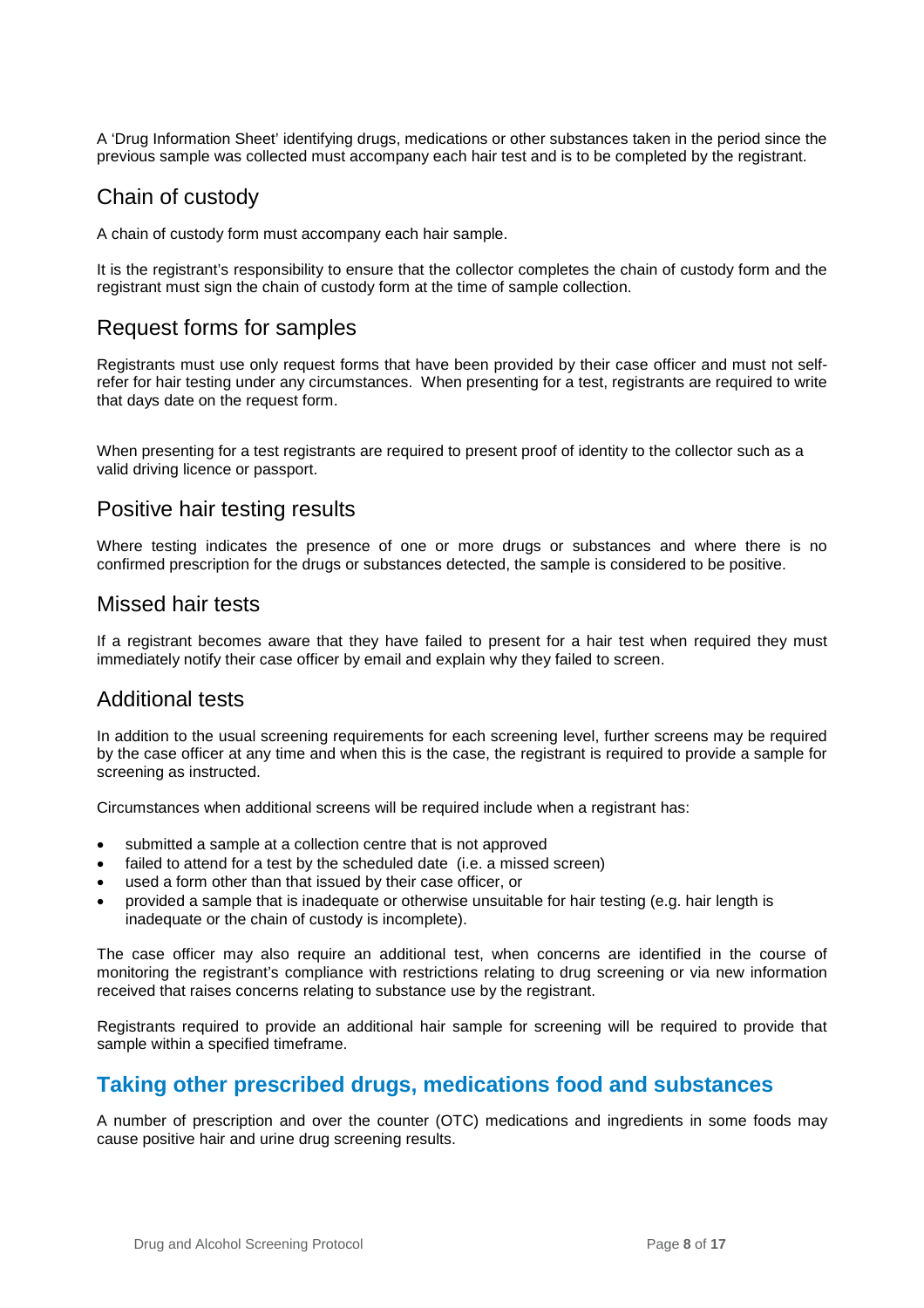Registrants undergoing drug screening are prohibited from using any substance unless prescribed, approved or administered by another registered health practitioner (the prescriber) who has been nominated to AHPRA.

Substance is defined as any illicit substance as well as any pharmacist only, prescription only and any controlled drug medication as contained in Schedule 3, 4 or 8 in the Standard for the Uniform Scheduling of Medications and Poisons (the SUSMP) as amended from time to time and as published at https://www.tga.gov.au/publication/poisons-standard-susmp.

The Board does not seek to intervene in the treatment of registrants. Hair and urine screening at a minimum will include testing for substances detailed in Appendix A. Other substances may be tested and detected by urine drug screening that are not included in Appendix A. For AHPRA to assess drug screening results, registrants are required to provide information about all substances consumed, regardless of whether they are included in Appendix A.

Registrants undergoing drug screening are required to inform AHRPA of any substances taken at the time of submitting a hair test sample or UDS. Registrants must also provide evidence, on the approved form, of the prescription, administration or approval for the substance, the name of the prescriber and acknowledge AHPRA may speak with the prescriber.

When a registrant required to undergo drug screening is also taking prescribed or approved substances this may affect drug screening results.

### <span id="page-8-0"></span>Over the counter (OTC) preparations

Registrants are also advised that care should be exercised when taking other OTC preparations, including vitamin supplements and complementary medicines, as some may lead to positive drug screening results. Weight loss and body building supplements and medications should be avoided as they may contain stimulant substances, which can elicit a positive result. When taking any complementary medicine caution should be exercised and the ingredient list checked to ensure that they do not contain any restricted substances. If it is not possible to determine the exact ingredients contained within any medicines or substances, then they should be avoided.

### <span id="page-8-1"></span>Poppy seeds

Registrants undergoing drug screening must not consume any food containing poppy seeds, as these may trigger a positive result in hair and urine drug screens. Poppy seeds are found in a range of foods such as muffins, cakes, breads and crisp bread.

Poppy seed consumption will not be accepted as an explanation for a drug screening result that is positive for opiates.

### <span id="page-8-2"></span>**Step down of drug screening frequency**

This protocol is based on a 'contingency management approach'. In the context of drug screening for this protocol this is defined as positive reinforcement for abstinence from substances of abuse through a progressive reduction in testing frequency.

Registrants will be required to step down through each of the testing groups progressively. The period of time required in each testing group is determined by the Board on a case by case basis and is based on an assessment of the registrants overall compliance with restrictions, their progress in supportive or rehabilitative treatment programs, the registrant's practice environment and public safety. A further independent assessment may be required to inform any decision to step down drug screening.

Registrants undertaking drug screening are eligible, upon written request to the case officer, to step down the levels of screening frequency as detailed in Appendix B. An application for a change in the frequency of UDS may not be made prior to the expiry of the review period of the restriction relating to drug and alcohol screening unless the registrant believes that there has been a material change in their circumstances.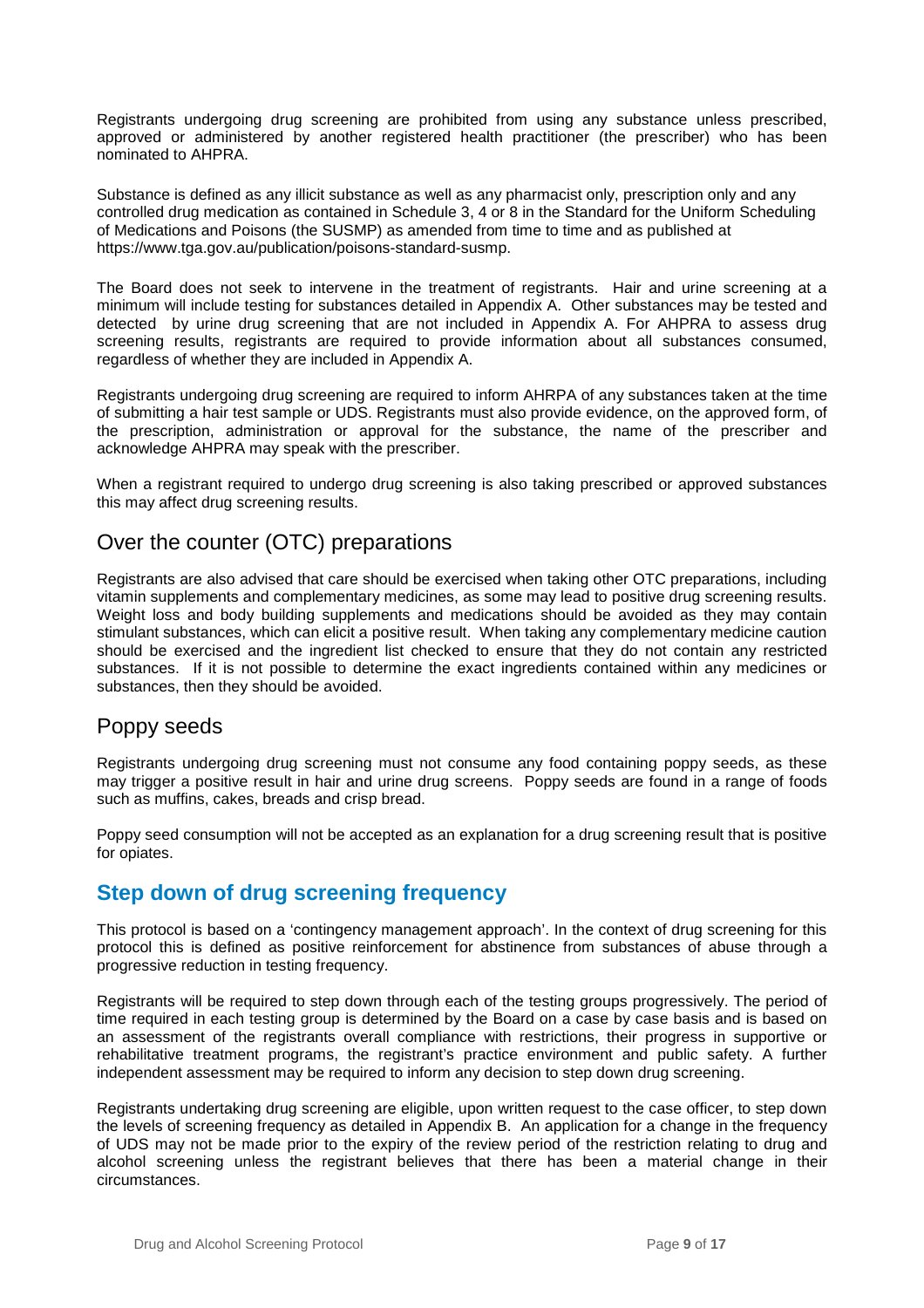<span id="page-9-0"></span>The Board makes the final decision about the appropriate frequency of screening.

## **Step up of drug screening frequency**

In some circumstances the frequency that the registrant is required to undergo urine drug screening may be increased by the Board. As a matter of natural justice when a Board proposes to increase the frequency of a registrant's drug screening, registrants will be given the opportunity to make a written or verbal submission to the Board in regard to this proposal. The Board will consider any submission prior to making a decision.

Circumstances when the frequency of urine drug screening may be increased include when a registrant has:

- provided a positive result for a drug or substance that the registrant is restricted from taking/using or which has not been prescribed for them
- provided a result that detected substances for a drug or substance that the registrant is prescribed but where the levels suggest use above the expected therapeutic range for the prescribed dose and frequency
- provided a positive result for illicit substances
- failed to attend for testing when directed or required by the restriction and/or protocol (this includes attending for additional testing)
- provided samples for testing outside of the approved collection and testing regimen
- submitted a sample at a collection centre that is not approved
- failed to attend for urine drug screening on a day on which they were required (i.e. a missed screen)
- failed to attend for hair drug screening by the date they were required to (i.e. a missed screen)
- not provided a urine drug screening sample under direct (Level 1) supervision
- used a form other than that issued by their case officer; or
- provided a dilute urine drug screening sample or a sample that is otherwise unsuitable analysis under the requirements of the Standard (e.g. it has failed the checks for adulterants, temperature, or the chain of custody is incomplete), and/or
- provided a hair drug screening sample that is unsuitable analysis under the requirements of the Protocol (e.g. inadequate sample size, or the chain of custody is incomplete).

### <span id="page-9-1"></span>**Authorities and endorsements to possess administer or prescribe drugs and poisons**

Registrants being monitored for drug use who have had their authority or endorsement in relation to schedule 4 and/or schedule 8 drugs limited or revoked, and subsequently have those privileges restored, may be required to undergo an independent health assessment to inform whether their drug screening level remains appropriate.

Any decision to amend the frequency of screening in these circumstances will be made by the Board and will be based on the nature of the registrant's health issues, the registrant's overall compliance with restrictions, their progress in supportive or rehabilitative treatment programs, the registrant's practice environment and scope of practice and public safety as informed by the outcome of any health assessment process.

### <span id="page-9-2"></span>**Breath testing for alcohol**

The requirements for breath testing prior to commencing each instance of practice are established to monitor recent alcohol consumption in relevant cases.

Registrants are prohibited from practising when their breath test result is greater than 0.01% Blood Alcohol Concentration (BAC).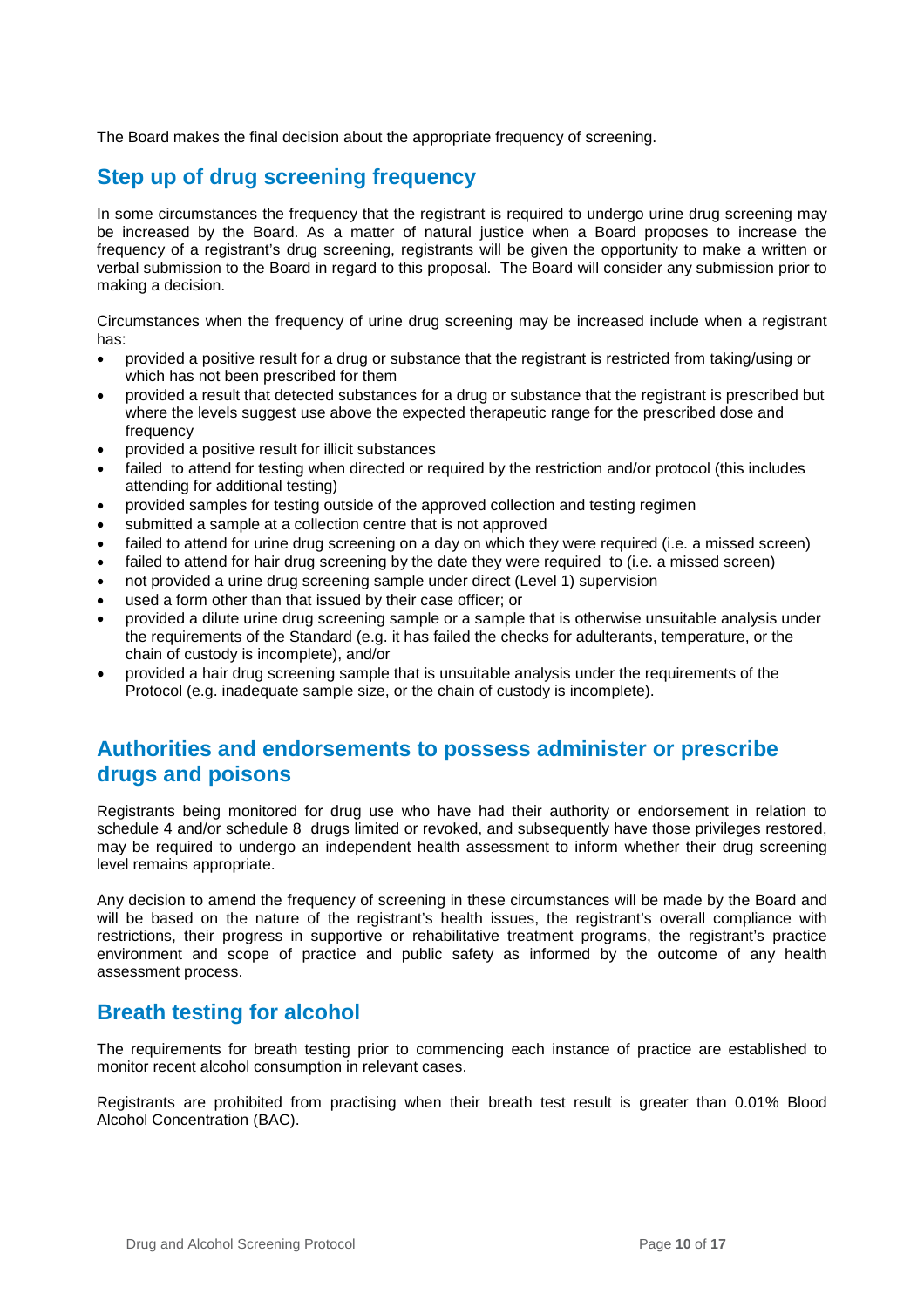### <span id="page-10-0"></span>Purchase of a suitable breath-testing device for the purpose of alcohol breath testing

The registrant is responsible for the purchase of an approved breath-testing device to read the percentage of alcohol vapour expired in the breath. Breath testing devices that are approved for the purposes of this protocol are outlined in the table below.

Registrants must provide their case officer with proof of purchase and the name and model number of the breath-testing device for this purpose.

Case officers may approve alternate arrangements where an equivalent, regularly calibrated device is available for use through the registrant's place of employment.

All models of breath testing devices must only be used in the sampling mode as detailed in the table below.

#### <span id="page-10-1"></span>**Table: Approved breath testing devices**

| <b>Manufacturer</b>                                                           | <b>Model</b>         | <b>Sampling mode</b>                            |
|-------------------------------------------------------------------------------|----------------------|-------------------------------------------------|
| <b>Lion Laboratories Limited</b><br>www.lionbreathalysersaustrali<br>a.com.au | SD400                | Analyse mode                                    |
|                                                                               | SD400 Touch          | Analyse mode                                    |
| <b>Draeger Safety Pacific Pty</b><br>Ltd<br>www.draeger.com                   | 5510                 | Automatic<br>measurement                        |
|                                                                               | 5820                 | Active<br>mouthpiece                            |
|                                                                               | 6820                 | Automatic<br>measurement                        |
|                                                                               | 7510                 | <b>Fixed volume</b><br>with factory<br>settings |
| <b>Alcolizer Technology</b><br>www.alcolizer.com                              | Alcolizer LE5        | Active test<br>(mouthpiece)<br>mode             |
|                                                                               | <b>Alcolizer HH3</b> | Mouthpiece<br>testing mode                      |

### <span id="page-10-2"></span>Calibration of breath-testing devices

To maintain the accuracy and reliability of the breath testing device, calibration of the instrument must be checked and/or adjusted in accordance with the maintenance instructions specific to the individual breathtesting device. This procedure must be conducted using approved and accredited calibration standards and procedures.

Breath testing devices must undergo a calibration check no less than every 6 months and registrants are to provide evidence that this requirement has been complied with.

The registrant is responsible for meeting the cost of instrument calibration. If the registrant is not able to make alternate arrangements for breath testing whilst their approved device is undergoing calibration, they must not practise. Loan units may be available whilst the registrants approved device is undergoing calibration. Registrants should contact their case officer to discuss availability of a loan device. This is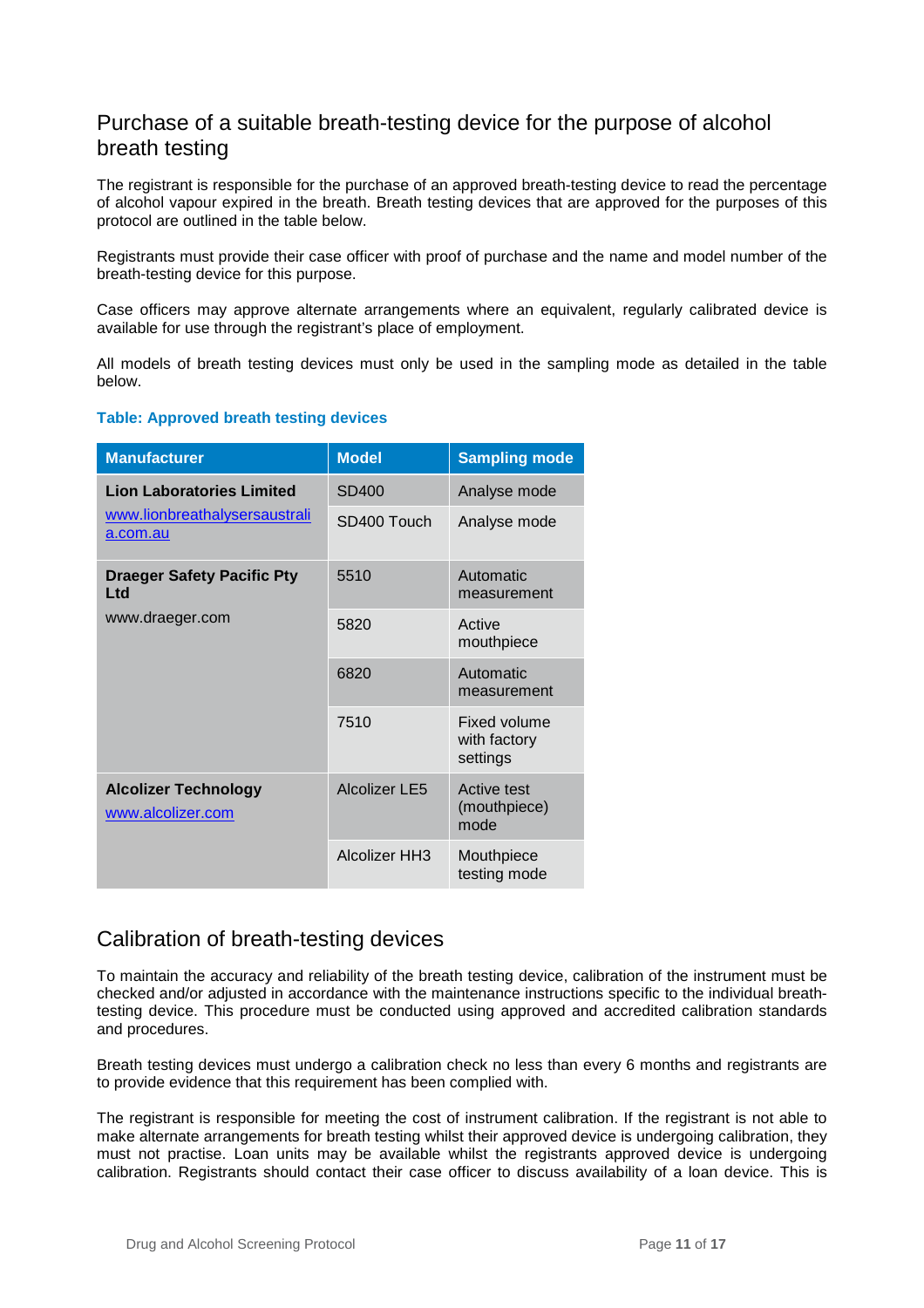subject to availability, and the registrant must have demonstrated they have made reasonable attempts to make alternate arrangements prior to requesting a loan device. Under no circumstances will a loan unit be provided as an ongoing arrangement in place of the registrant purchasing a device.

### <span id="page-11-0"></span>When an alcohol breath-test is required

Each registrant required to undertake breath-testing for alcohol is to submit to breath-tests as per the requirements detailed in the restriction on their registration.

### <span id="page-11-1"></span>Alcohol breath-testing is to be administered by approved persons

Every breath-test by a registrant must be administered by a person/s approved by their case officer. Friends and family members will not be approved to administer breath-tests. Approval for a member of a registrant's staff to administer breath-testing will only be given in exceptional circumstances.

Person's eligible for approval as breath-test supervisors include medical practitioners, police officers, registered nurses, pharmacists or other persons by negotiation.

Nominated breath test supervisors must provide written confirmation, on the approved form, that they have been provided with the operation instructions for the use of the breath-testing device and they understand same. It is the registrant's responsibility to ensure that the approved person adheres to these instructions in full. If the breath-testing device is not used correctly and an inaccurate result is subsequently recorded, the registrant must accept full responsibility for the result.

The registrant must submit a specimen of the nominated breath test supervisor's signature and proof of the nominee's identity such as a certified copy of a valid driving licence or passport.

If a registrant's approved person becomes unavailable due to unforeseen circumstances (such as illness or emergency) in some circumstances the case officer may be able to provide interim approval of a person to administer breath testing. For any person nominated for interim approval by the case officer the registrant must provide evidence that requirements as stated above have been met in full.

### <span id="page-11-2"></span>Recording of alcohol breath-testing results

All registrants undergoing alcohol breath-testing are required to keep a breath analysis log book. The log book must include the following details:

- Date
- Time of breath-test
- **Location**
- Result of breath-test
- Signature and name of person administering the breath-test

Following the breath-test, the person who has administered the test is to record the result in the log book and sign the result where indicated in order to validate the result.

### <span id="page-11-3"></span>Material to be provided by the registrant

At specific intervals, as indicated on the registrant's registration restrictions the registrant must, by fax, post or email provide the following to their case officer:

- Log book record of results for the specified period
- Evidence of their actual work hours for the specified period\*

\* Registrants working in a hospital setting will be required to provide a copy of their hospital roster for the specified period and registrants working in private practice may be required to have their hours of work verified by an approved person such as a workplace supervisor or mentor.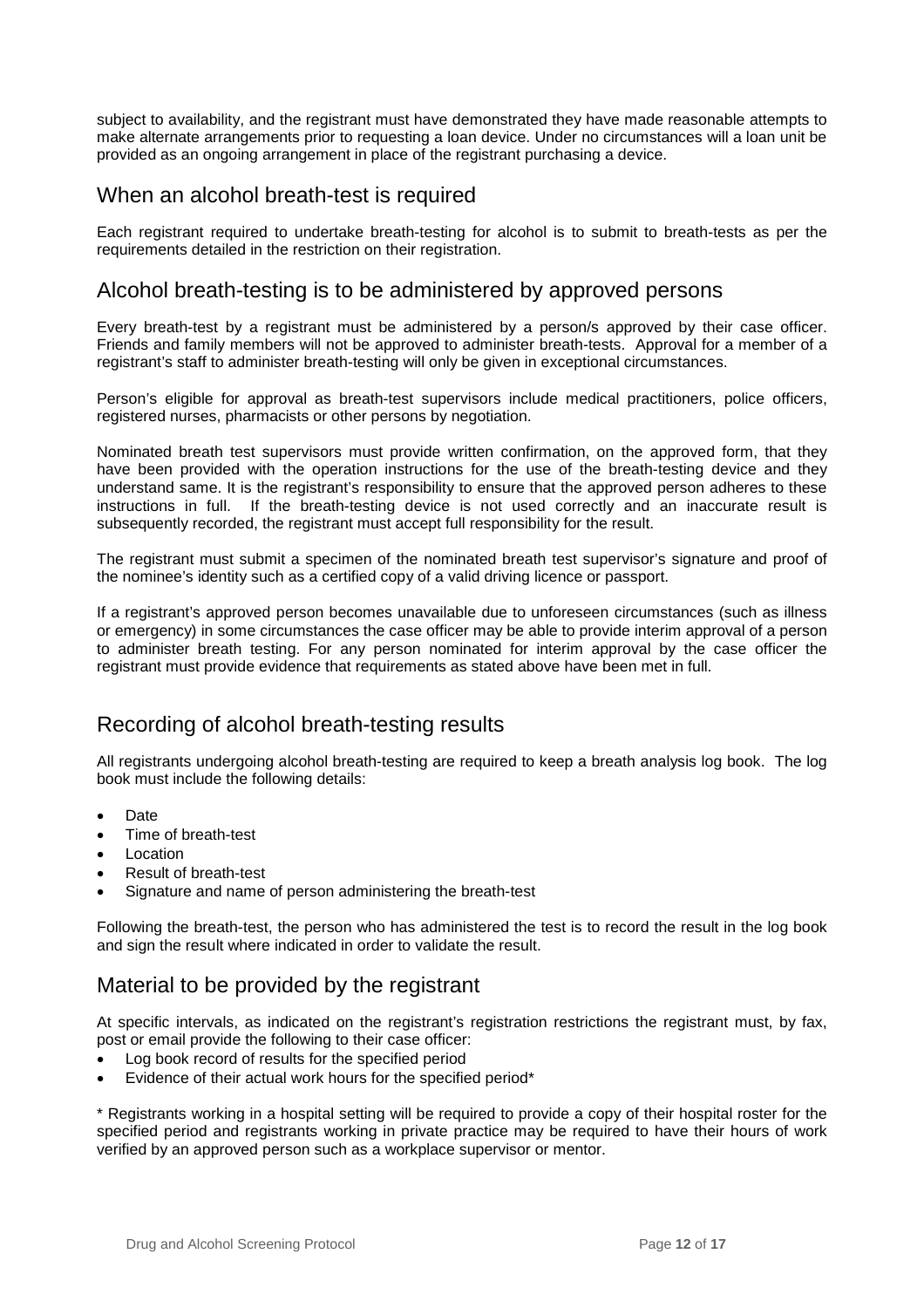From time to time AHPRA may obtain information from Medicare Australia to assist in the monitoring of hours worked by a registrant.

### <span id="page-12-0"></span>Positive breath-tests

A breath-test will be considered positive if a registrant submits a test greater than 0.01% BAC. If a result greater than 0.01% BAC is returned the test is to be re-administered (the second testing) 15 minutes after the initial test.

A registrant must not commence or recommence practice on any occasion they have returned a breathtest result of greater than 0.01% BAC on the second testing.

If a positive breath test occurs the registrant must not practise and must immediately contact the case officer by phone during business hours or fax or email after hours.

If a registrant wishes to dispute a positive breath test result, the registrant is required to submit a blood alcohol test taken within two hours of the recorded positive breath test and be able to submit evidence of chain of custody with the blood alcohol test result. The registrant is responsible for meeting the cost of the blood alcohol test.

### <span id="page-12-1"></span>Missed breath-tests

If a registrant becomes aware that they have failed to present for breath testing when required they must cease practise immediately and notify their case officer in writing, by email, and explain why they failed to test.

In order to recommence practise, the practitioner must attend for a test with their approved person and provide a negative result being a result of less than 0.01% BAC.

#### <span id="page-12-2"></span>Review of breath testing requirements

There is no step down from breath testing requirements.

Registrants undertaking alcohol breath testing are eligible, upon written request to the case officer, to apply for removal of breath testing requirements. An application for removal of alcohol breath testing requirements may not be made prior to the expiry of the review period of the restriction relating to alcohol breath testing unless the registrant believes that there has been a material change in their circumstances.

The period of time registrants are required to continue alcohol breath testing is determined by the Board on a case by case basis and is based on an assessment of the registrants overall compliance with restrictions, their progress in supportive or rehabilitative treatment programs, the registrant's practice environment and public safety. A further independent assessment may be required to inform any decision to remove restrictions relating to alcohol breath testing.

### <span id="page-12-3"></span>**Leave of absence from Drug and Alcohol Screening Requirements**

There is no leave of absence from hair testing or breath testing requirements. Leave of absence from UDS may be available as detailed below.

### <span id="page-12-4"></span>Overseas travel or exceptional circumstances

A registrant may be granted leave from UDS on an ad-hoc basis to travel overseas or in exceptional personal circumstances. Leave from screening may also be approved for religious holidays relevant to the registrant.

Registrants must make written application for leave from screening at least five business days before the anticipated leave. Requests should be submitted to the case officer for approval. Leave from screening will not be granted on verbal requests. Requests for leave should be submitted with evidence that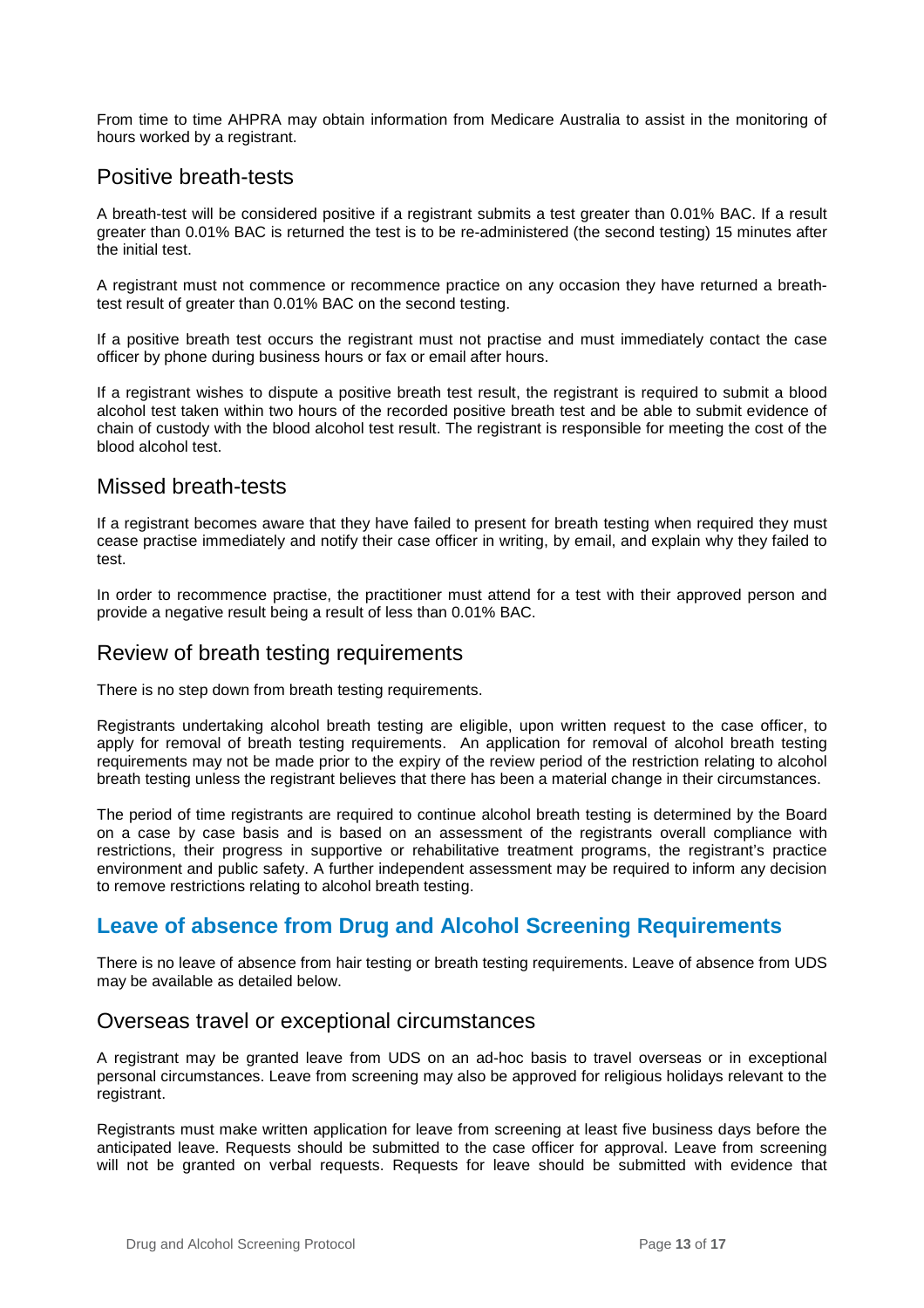supports the reason for requesting leave. Evidence may include a confirmed travel itinerary, work rosters or annual leave approvals from the registrant's workplace.

Leave will not be granted when doing so would prevent or limit the capacity to adequately monitor the registrant's compliance with the registration restrictions. This includes leave from screening on regular days of the week to facilitate the registrant's work or study requirements.

Requests for leave from screening are considered on a case by case basis by the case officer and will be informed by the registrant's screening frequency, history of compliance, and the number of requests for leave already granted.

When extraordinary circumstances prevent a registrant providing at least five business days notice, the request by email must be provided as soon as it becomes apparent that leave is required. The registrant must identify the date(s) of leave required and the reason. The registrant must then contact their case officer by telephone within one hour to confirm that the request has been received.

The circumstances and the registrant's history of compliance will be taken into account by the case officer in deciding if leave will be granted.

#### <span id="page-13-0"></span>Illness

Absence from UDS and/or breath-testing may be granted for illness only when the absence is supported by a medical certificate. The medical certificate must confirm the medical condition that caused the registrant to be unable to attend for UDS, or produce urine for screening or attend for work in the case of breath-testing.

When a registrant is unable to attend for UDS, blood testing and/or breath-testing due to illness, they must immediately inform their case officer that this is the case. A copy of the medical certificate verifying the registrant's illness must be provided to the case officer within five days. The circumstances and the registrant's history of compliance will be taken into account by the case officer in deciding whether the absence from testing is approved.

### <span id="page-13-1"></span>**Non-compliance or suspected non-compliance with protocol**

The registrant is responsible for ensuring they comply fully with all conditions and/or undertakings on their registration, including those relating to drug and/or alcohol screening.

Full compliance with all of the requirements specified in this protocol is mandatory. A breach of a condition or undertaking, including these requirements relating to drug and/or alcohol screening, may result in the Board taking action against the registrant.

The possible consequences of a confirmed breach of these requirements include action from the Board to:

- take immediate action, such as suspension of registration or imposition of more stringent conditions
- increase in the frequency or duration of drug and/or alcohol screening
- require an additional early hair test to confirm compliance
- caution the registrant
- seek cancellation of registration by the tribunal, and/or
- take any other action permissible under Part 8 of the National Law.

As a matter of natural justice when a Board proposes to take action as a result of a breach of these requirements (including to increase the frequency of a registrant's drug screening), registrants will be given the opportunity to make a written or verbal submission to the Board in regard to this proposal. The Board will consider any submission prior to making a decision.

At a minimum the Board will consider action in the following circumstances: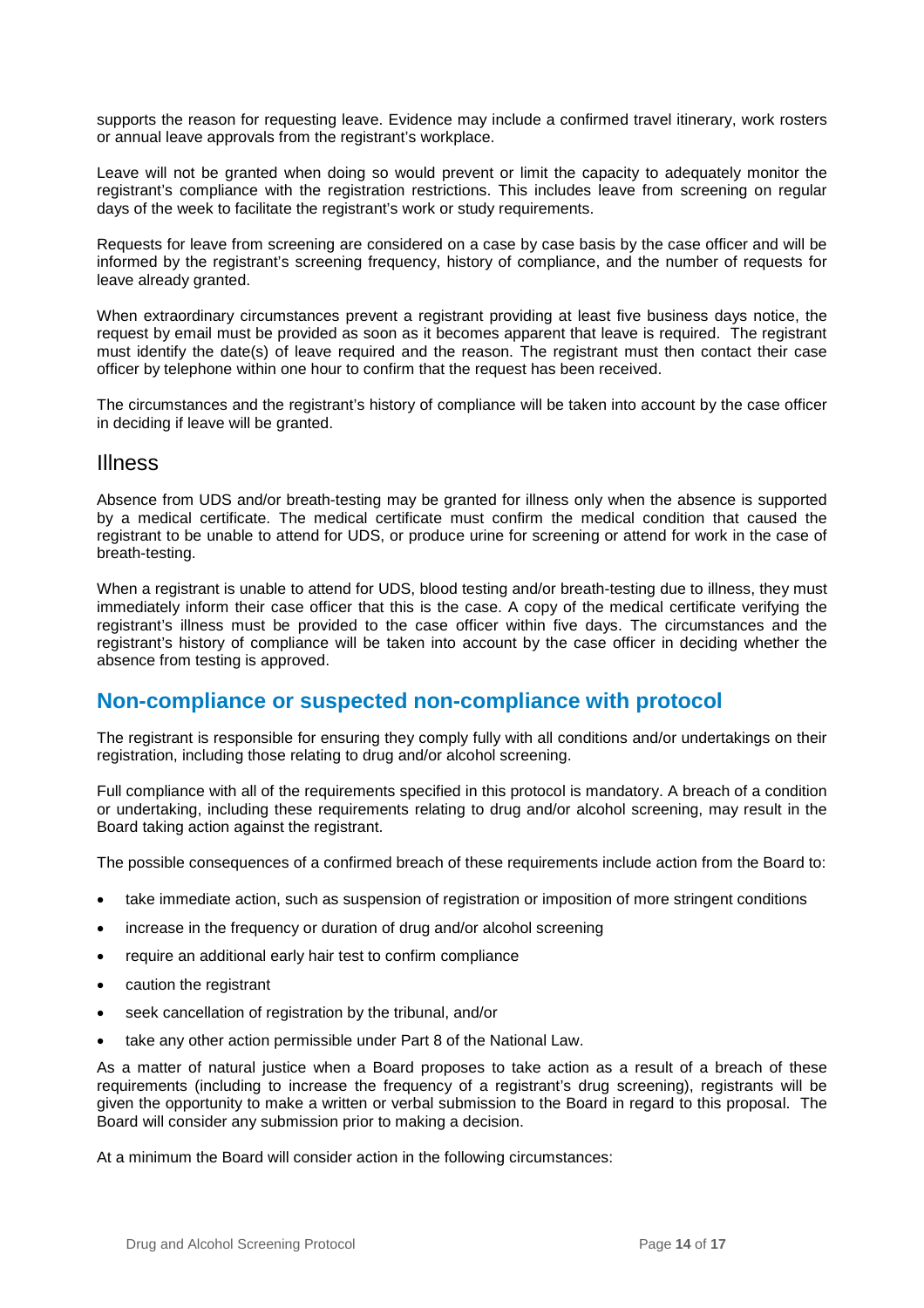### **All screening methods**

- Positive result for a drug or substance that the registrant is restricted from taking/using or which has not been prescribed for them.
- Detected substances for a drug or substance that the registrant is prescribed but where the levels suggest use above the expected therapeutic range for the prescribed dose and frequency.
- Positive result for illicit substances.
- Failure to attend for testing when directed or required by the restriction and/or protocol (this includes attending for additional testing).
- Providing samples for testing outside of the approved collection and testing regimen.
- The registrant knowingly uses, makes, alters or possesses any object or product in such a way as to defraud or attempt to defraud any type of drug or alcohol screening test designed to detect the presence of substances including alcohol.

#### **Urine drug screening**

- Failure to provide samples for testing under the required level of observation.
- Providing urine samples that are dilute, or otherwise fail to meet the requirements of the Australian Standard (temperature, adulterants, chain of custody).

#### **Hair testing**

- Providing hair samples that are not suitable for testing, or not maintaining hair at an adequate length.
- Providing hair samples that fail to meet chain of custody.

#### **Breathalyser testing**

- Returning a positive breath test result for alcohol prior to commencing or recommencing practice.
- Commencing practice having not undergone a breath test for alcohol as required by the restriction and/or protocol.

#### **Pattern of behaviour or breach of other restrictions**

<span id="page-14-0"></span>• Where a pattern of registrant behaviour raises concerns about their compliance with this protocol and/or related registration restrictions.

| <b>Substance to be tested</b>                                                                                                                                   | <b>Detection Limits</b> |
|-----------------------------------------------------------------------------------------------------------------------------------------------------------------|-------------------------|
| Amphetamine type substances<br>Amphetamine<br>Benzylpiperazine<br>Ephedrine<br>Methylamphetamine<br><b>MDA</b><br><b>MDMA</b><br>Phentermine<br>Pseudoephedrine | As per AS/NZS 4308:2008 |
| Benzodiazepines<br>Alprazolam<br>Clonazepam<br>Diazepam<br>Flunitrazepam<br>Nitrazepam<br>Oxazepam<br>Temazepam                                                 | As per AS/NZS 4308:2008 |

# **Appendix A: Schedule of Drugs**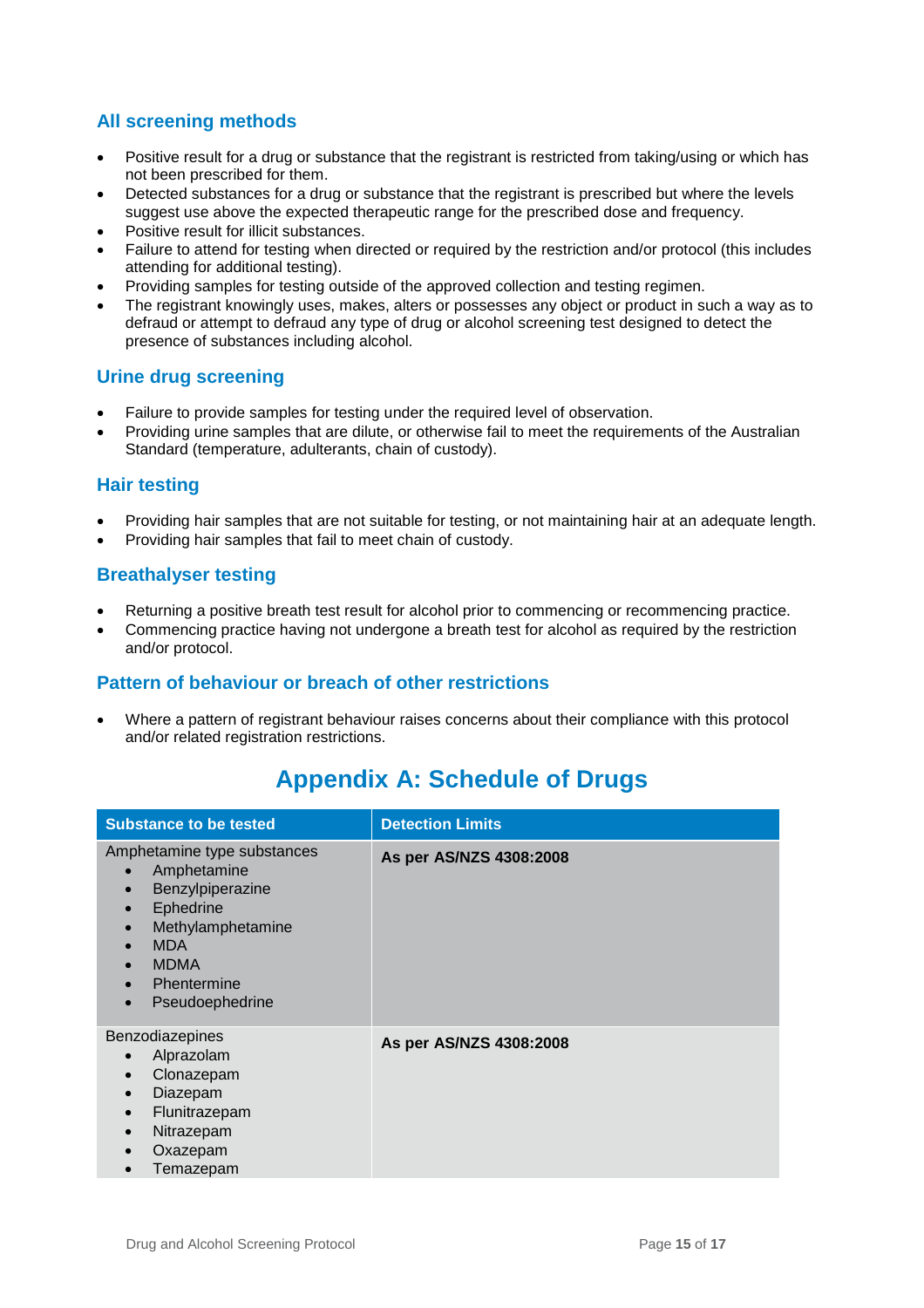| <b>Substance to be tested</b>                                                                                                                                                                                                                                                                | <b>Detection Limits</b>                                                                                                                                                                                    |  |
|----------------------------------------------------------------------------------------------------------------------------------------------------------------------------------------------------------------------------------------------------------------------------------------------|------------------------------------------------------------------------------------------------------------------------------------------------------------------------------------------------------------|--|
| and/or their metabolites<br>$\bullet$                                                                                                                                                                                                                                                        |                                                                                                                                                                                                            |  |
| <b>Cannabis Metabolites</b>                                                                                                                                                                                                                                                                  | As per AS/NZS 4308:2008                                                                                                                                                                                    |  |
| Cannabinoids                                                                                                                                                                                                                                                                                 | As per AS/NZS 4308:2008                                                                                                                                                                                    |  |
| <b>Cocaine Metabolites</b>                                                                                                                                                                                                                                                                   | As per AS/NZS 4308:2008                                                                                                                                                                                    |  |
| Opiates<br>6-acetylmorphine<br>$\bullet$<br>Codeine<br>$\bullet$<br>Morphine                                                                                                                                                                                                                 | As per AS/NZS 4308:2008                                                                                                                                                                                    |  |
| Anaesthetic Agents<br>Ketamine<br>$\bullet$<br>Norketamine<br>$\bullet$<br>Propofol<br>$\bullet$                                                                                                                                                                                             | 10 ng/mL<br>5 ng/mL<br>$\bullet$<br>50 ng/ml for hydrolysed urine measuring total<br>$\bullet$<br>propofol or 20 ng/ml for propofol itself and one or<br>more of its metabolites                           |  |
| <b>Anxiolytic Agents</b><br>Zolpidem<br>Midazolam                                                                                                                                                                                                                                            | $10$ ng/ml<br>$10$ ng/ml                                                                                                                                                                                   |  |
| Synthetic/semi-synthetic Opioids<br>Fentanyl<br>$\bullet$<br>Norfentanyl<br>$\bullet$<br>Hydromorphone<br>$\bullet$<br>Methadone<br>$\bullet$<br>Oxycodone<br>$\bullet$<br>Pethidine<br>$\bullet$<br>Norpethidine<br>$\bullet$<br>Tramadol<br>$\bullet$<br>Buprenorphine<br>Norbuprenorphine | $0.5$ ng/ml<br>$\bullet$<br>$0.5$ ng/ml<br>10 ng/ml<br>$\bullet$<br>$10$ ng/ml<br>$\bullet$<br>10 ng/ml<br>$\bullet$<br>20 ng/ml<br>$\bullet$<br>20 ng/ml<br>$\bullet$<br>20 ng/ml<br>10ng/ml<br>1000ng/ml |  |
| Cathinone Analogs (designer<br>stimulants) including piperazine*                                                                                                                                                                                                                             | Dependent on drug being used                                                                                                                                                                               |  |
| Synthetic Cannabinoids*                                                                                                                                                                                                                                                                      | Dependent on drug being used                                                                                                                                                                               |  |
| Halucinogens<br><b>LSD</b><br>$\bullet$<br>Nor-LSD<br>$\bullet$<br>NBOMe derivatives*                                                                                                                                                                                                        | 0.5 ng/ml screen using kits and 0.2 ng/ml for<br>$\bullet$<br>confirmation or using MS techniques<br>$0.2$ ng/ml<br>This will depend on drug, but likely to be <1 ng/ml                                    |  |

<span id="page-15-0"></span>\*Will require further expert advice on case by case basis

# **Appendix B: Drug Screening Groups**

The following table details the random screening requirements for each level of screening.

| <b>Screening Group</b> | Urine Screens | <b>Hair Analysis</b> |
|------------------------|---------------|----------------------|
|------------------------|---------------|----------------------|